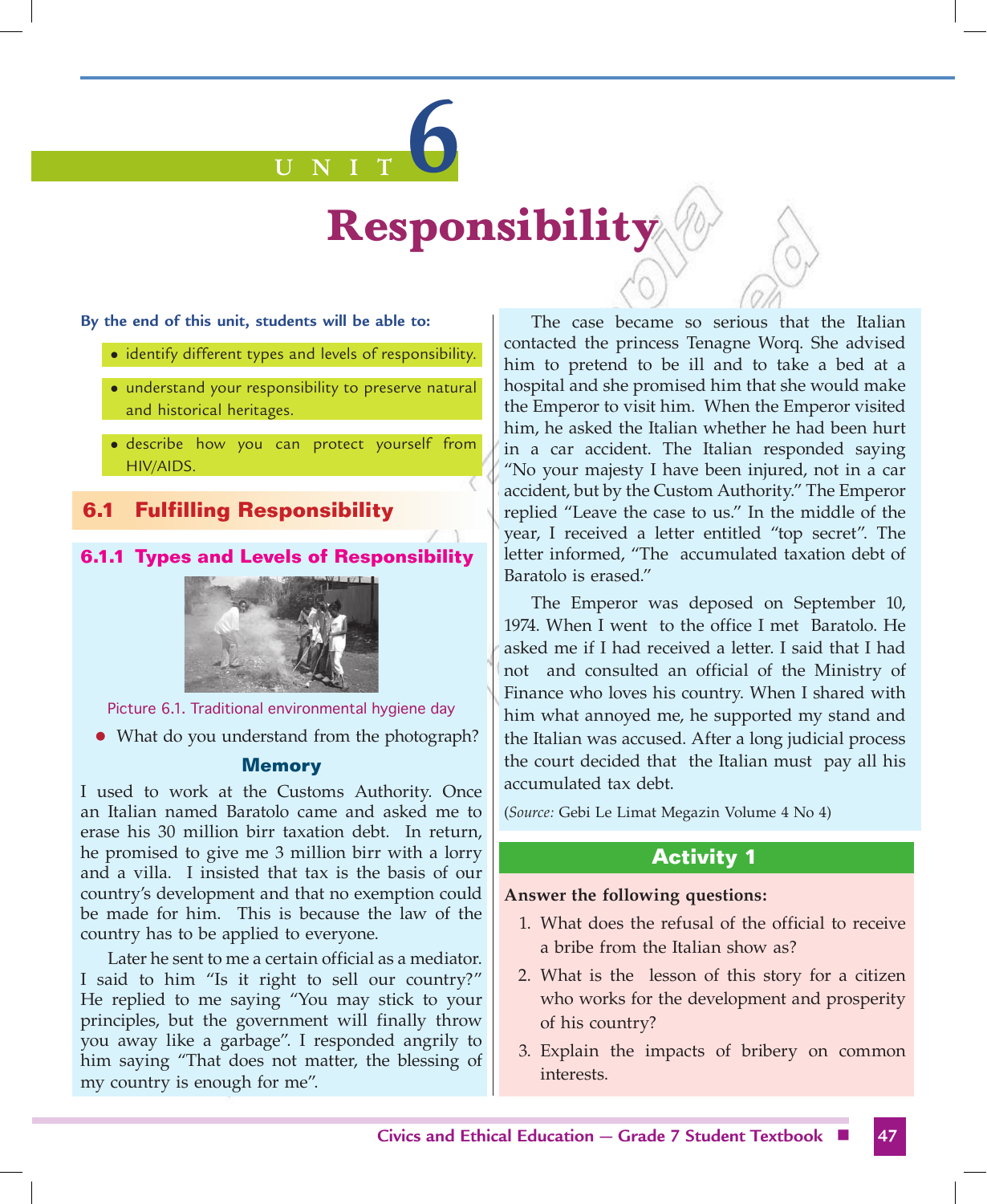The basic goal of fulfilling our responsibilities is national development. Work is the basis for peace and development in social life. It is a citizenship responsibility to shoulder work and to accomplish it successfully. Shouldering (accepting) responsibility shows that one is determined to accomplish a certain task. Fulfilling a responsibility shows that one has successfully completed a task.

Responsibility is something to be accepted individually and collectively. Individual responsibility is the responsibility of every person to fulfill his/her duties alone. It is a moral and legal duty expected of every person according to his/her age, ability and position. If the person fails to discharge this responsibility, he harms himself, society and the country.

On the other hand, collective responsibility refers to the actions taken by members of a group or society for the common good. For example, defending the sovereignty of the country, wise use and protection of public property, combating terrorism and preventing crimes etc., are both individual and collective responsibilities.

As stated earlier, responsibility varies according to the type of profession, the level of education. For example, the development and survival of the country is the concern of every citizen. However, in making national plans and testing that whether the laws are properly implemented, the prime minister of the country is more responsible. Similarly, a doctor is professionally and morally more responsible than a nurse in the treatment of a patient. For the smooth flow of the teaching and learning process, the school director is more responsible than the administrative secretary of the school. Nonetheless, all the various positions and types of tasks are essential for success in a given field of activity.

### **Activity 2**

#### **Answer the following questions:**

- 1. What is responsibility?
- 2. What is the type of responsibility required in communally accomplishing tasks for the common good?

3. What is the difference between fulfilling and accepting responsibility?

#### **6.2 Promise**

• What is a promise?

#### **The treasure of promise**

O. VI UM

In Ethiopia, September is the beginning of new year. Schools will be opened and will start working to their full potential. The beginning of the school day is special at Ligaba School. Students of higher grades give lightening torch to those of lower grades. The tasks to be done by each grade in the academic year are assigned by the school's administration and students' council.

The tasks to be done by each grade are assigned as follows:

**Grade 7:** Keeping the school compound clean throughout the year.

**Grade 8:** Taking care of the school garden.

**Grade 9:** Supervision of water and toilet usage.

**Grade 10:** Generating income for the Red Cross Society and Voluntary Service Clubs (from vegetable farming, sports competitions and drama).

**Grade 11:** Fencing and painting the school's sports field, refreshment sites, flag ceremony areas and pathways.

**Grade 12:** Repairing old desks with carpenter, binding old books and planting and caring for memorial trees throughout the year.

All grades promise to accomplish their respective tasks. Along with the teaching and learning process, peaceful competition and activity continues from September onwards as students work on their prescribed tasks. The grade that fulfills its promise most successfully will finally be awarded a cup and a shield.

The environment at Ligaba School is clean and comfortable because the compound is kept neat and green. There are no broken chairs and torn notice boards or walls with faded paint. This is because students of all grades carefully work to protect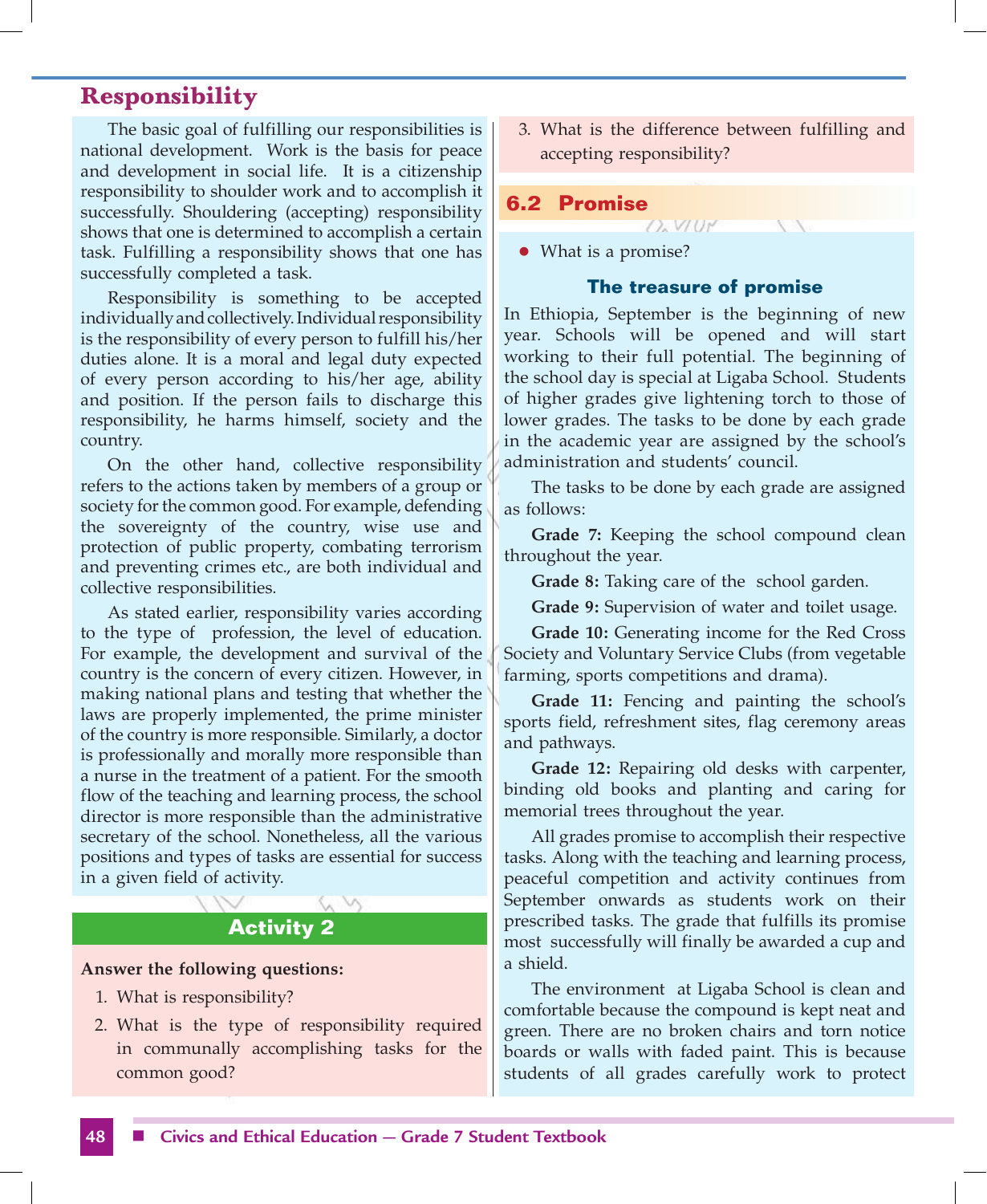school belongings as if they were their own, so as to fulfill their promises. The trees in the compound that serve as air conditioners, enhance the beauty of the school.

The other main activity of Ligaba School is repairing the houses of vulnerable and elderly people. Also, their villages will be cleaned and support will be given to the needy twice a year. These activities are organized by the Red Cross Society and Voluntary Service Clubs, and some residents in the locality apply to the student clubs for attention and assistance. The roads adjacent to the school are not crowded with pests, weeds and waste.

The fulfillment of assignments loyally and honestly by the students is considered as an honourable practice of keeping their promises. Thus, the students are thanked and their school is named the "Treasure of Promises" (Ye kalkidan Muday).

### **Activity 3**

**Answer the following questions based on the above story:** 

- 1. What is the relationship between pledge and promise?
- 2. How did the students of Ligaba accomplish their responsibilities?
- 3. List the advantages of the completion of the tasks done loyally and responsibly by the student.

Fulfilling a promise is a mark of personal dignity and moral strength.

Among the promises made by students at school were punctuality, doing homework, obedience to school rules and regulations and participation in co-curricular activities.

By the end of the year, they have promised to their families and their school authorities that they would score satisfactory results and work in their lessons with full attention and responsibility, became successful ethically and academically and were rewarded for that. They also set a good example for others. Young people who keep their promises play their part in solving the problems of their society by involving themselves in local associations. In this way, they achieve success in various developments. Since they are the ones who will take over the country, young students have to be able to reach their full potential. This local experience gradually transforms them to the level where they can discharge higher responsibilities.



### **Answer the following questions:**

- 1. In what terms are commitment and personal moral strength measured?
- 2. How should a young man participate in the development of his locality?
- 3. What can a student promise to himself/ herself?

# **6.3 Natural Resources and Historical Heritage**

• Mention some of the natural and historical heritage in your locality.



Picture 6.2. Natural and historical heritages need protection

Natural resources and historical heritage give identity to a society. These features are now prone to destruction and wastage, so they need to be protected. Our forest resources and bio-diversity are highly endangered as a result of increasing population and urbanization. Moreover, illegal hunting, destruction of natural resources and looting of historical sites are other causes of loose of identity. In general, the major causes of the destruction and wastage of natural resources and historical heritage are: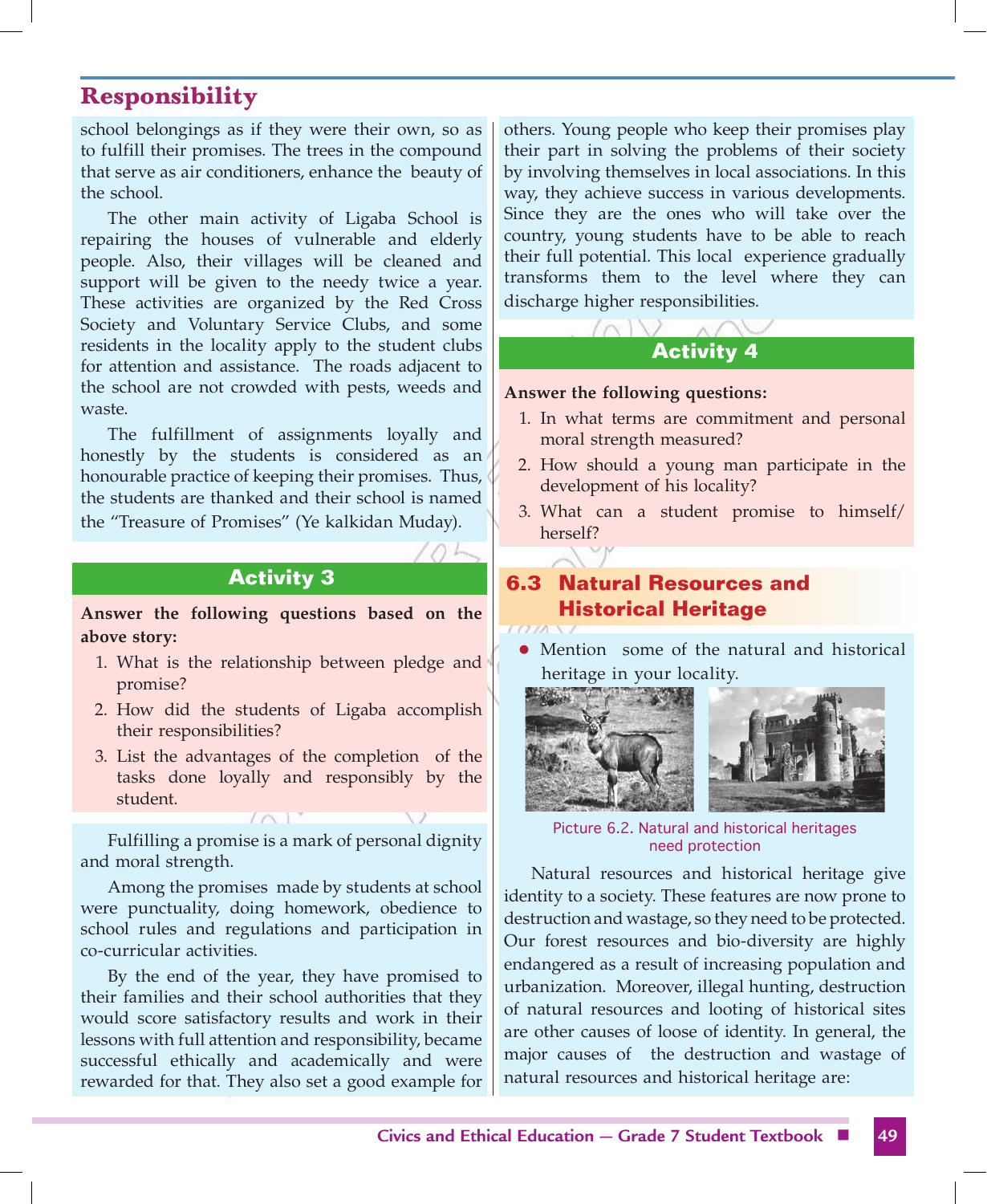- 1. Illiteracy and lack of awareness
- 2. Poverty and backwardness
- 3. Lack of national feeling and the prioritizing of personal prosperity.

These evil practices can be stopped mainly through education that encourages changes in attitudes. Schools and the mass media have a responsibility to contribute their part.

The protection and care of historical sites/our heritage not be considered as the responsibilities of a single party. Rather it is a national issue which needs cooperative work. Protecting them is the citizenship responsibility of everyone because their survival is important for the dignity and identity of everyone. Protecting them is the same as protecting our history.

### **Activity 5**

#### **Discuss the following questions:**

- 1. What is expected of the mass media for the protection of natural resources and our historical heritage?
- 2. What is the reason for the destruction and wastage of natural resources and historical heritage?
- 3. What is the responsibility of all citizens for the protection of natural resources and our historical heritage?



- How did HIV/AIDS harm the elderly woman in the picture?
- What could be the fate of the child in her arms?
- Who benefits from protection HIV/AIDS?

HIV/AIDS affects everyone regardless of age, sex, colour, race and educational status. This epidemic causes great problems for citizens and the country. Thus, everybody is required to contribute his/her part to the prevention and eradication of this incurable disease. This epidemic which is causing social crises, has left children orphaned and parents helpless. This in turn is having a detrimental effect on social life, peace and wellbeing to see street children without anyone to care for them and elderly people begging in the street is.

HIV today is affecting the younger generation of our society. This in turn is reducing the productive force, increasing poverty and causing economic stagnation. The infection of professionals and workers by HIV/AIDS is increasing dramatically.

The best mechanism to prevent HIV/AIDS is abstinence from pre-marital sex. Marriage should only take place after blood tests. We also have to be protected from blood contamination by any means. For this, there must be no shared use of sharp items such as tooth brushes, needle, scissors or razors.

Protecting oneself from this epidemic is essential for ones own survival and that for others. Hence, it is an honourable citizenship responsibility. Parallel to this, those accidentally and unknowingly infected by the disease have to be supported and cared for regardless of their infection, as they are contributing their part to the development of their country. They need material and moral support.

### **Activity 6**

#### **Discuss on the following questions:**

- 1. What is the impact of the deaths of scholars and professionals due to HIV/AIDS?
- 2. What should we do to protect themselves from HIV/AIDS?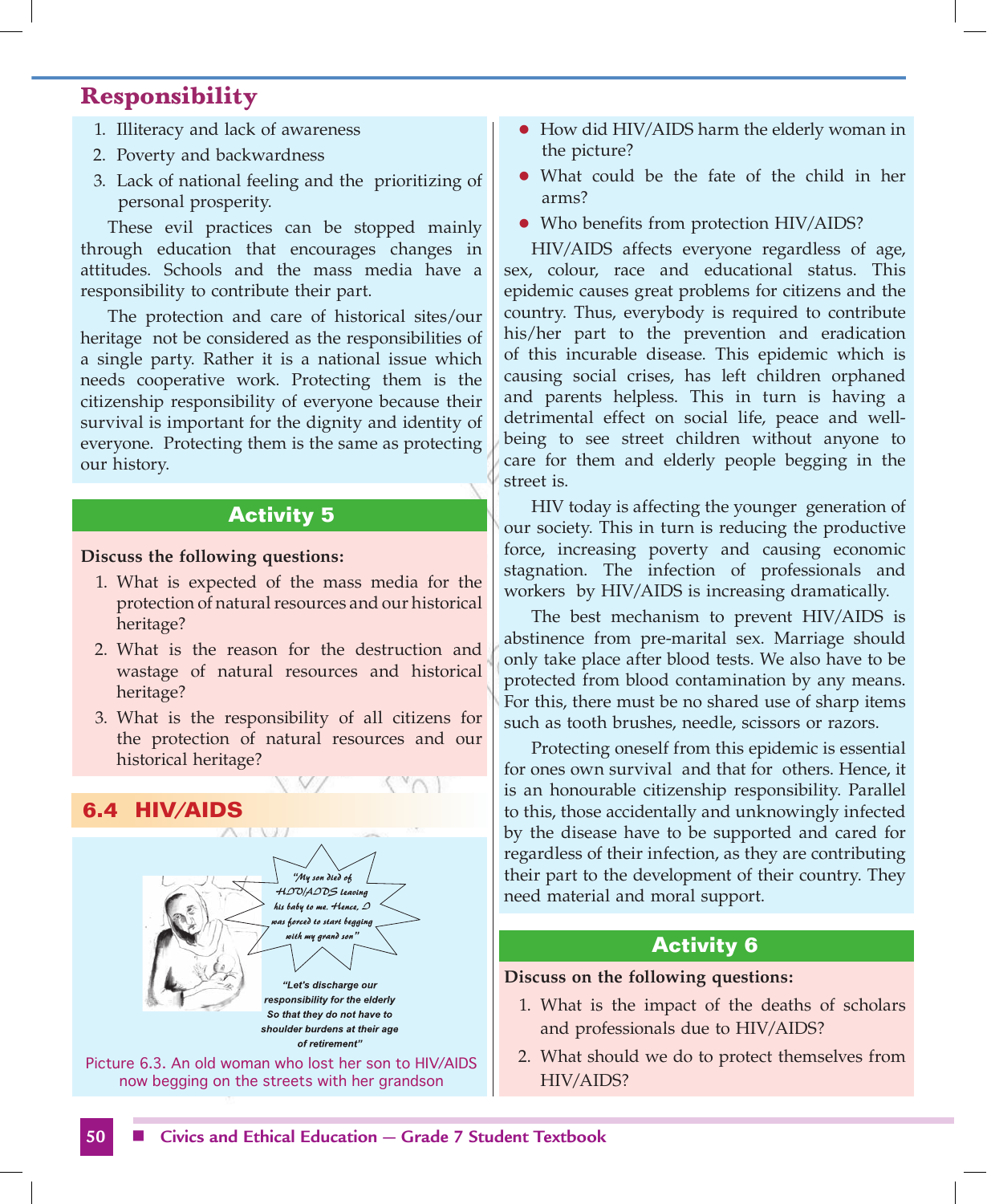### **Summary**

Our responsibilities are our moral and legal duties as citizens. The types and levels of responsibility differ in accordance with person's professional qualities and educational level. Whatever one's level one should work to the best of ones ability.

Promising to oneself and to the society is committing oneself to do or not to do a certain activity. A promise is an oral guarantee whereas its result is a tangible deed. Therefore, everybody must promise to bring about positive social change as much as he can and implement his promise in practice.

Enough education shall be provided for a citizen to make him/her aware of the history and resources

of his/her country. After being informed, everyone is responsible for the protection of natural resources and historical heritages from destruction and wastage. This is because natural resources are the basis for life and livelihood and our heritage provides our identity. Knowing about these resources, preserving and protecting them and creating awareness of them is a citizenship responsibility.

Furthermore, the healthy survival of citizens needs more care because people can only develop and improve their environment if they are mentally and morally healthy. Thus, one has to take care to avoid HIV/AIDS which is a great challenge to human beings.

# **Key Words**

*Responsibility:* If you have responsibility for something it means that it is your job or duty to deal with it *Discharging responsibility:* Successfully accomplishing professional or social duties *Memory:* Remembering past history, situations etc. *Citizenship:* The legal right to belong to a country which you live in and satisfy the duties and responsibilities that brings. Citizens are supposed to fulfill

# **Unit Review Exercises**

these duties and responsibilities

**Do these review exercises in your exercise book.**

### **I. Write "True" if the statement is correct and write "False" if the statement is incorrect**

- 1. A responsible person accomplishes his assignments properly.
- 2. HIV/AIDS affects everyone regardless of age, sex, colour, ethnicity and educational status.
- 3. A person who makes a promise should first consider his potential and ability.
- 4. It is only the government who is responsible for the protection of natural resources and historical heritage.
- 5. Natural resources and historical heritage give identity to a society.